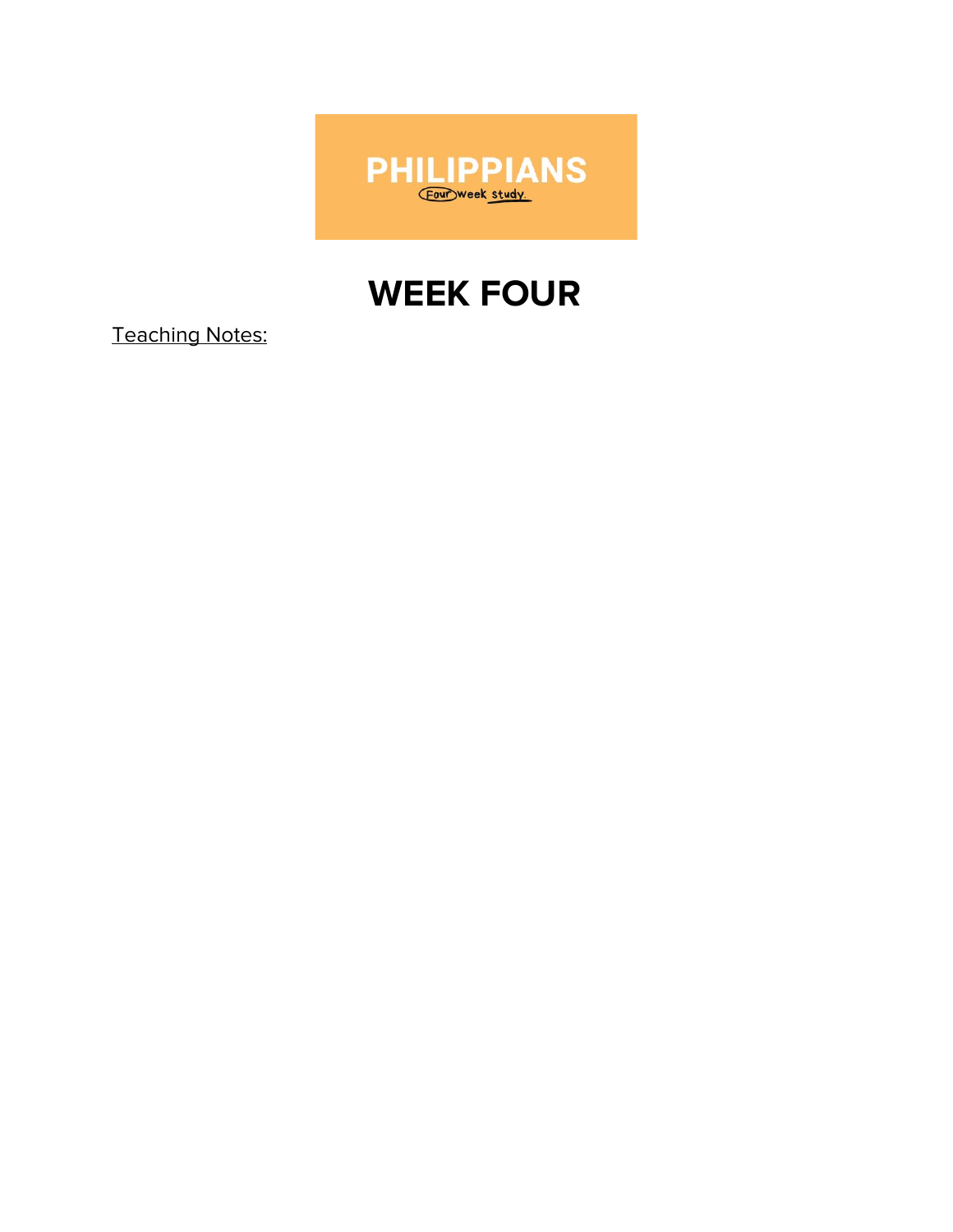## **SMALL GROUPS**

Take some time and answer these questions in your small group. Some will be application questions from your homework, so it may help to reference that.

- What stood out to you from the teaching time?

#### **SECTION 1 - Philippians 4:1-7**

Read this section together as a group.

- What did you uncover/dig into from this section?
- How can you apply this or What can you apply from this section of scripture to your daily life?

### **SECTION 2 - Philippians 4:8-9**

Read this section together as a group.

- What did you uncover/dig into from this section?
- How can you apply this or What can you apply from this section of scripture to your daily life?

#### **SECTION 3 - Philippians 4:10-23**

Read this section as a group

- What did you uncover/dig into from this section?